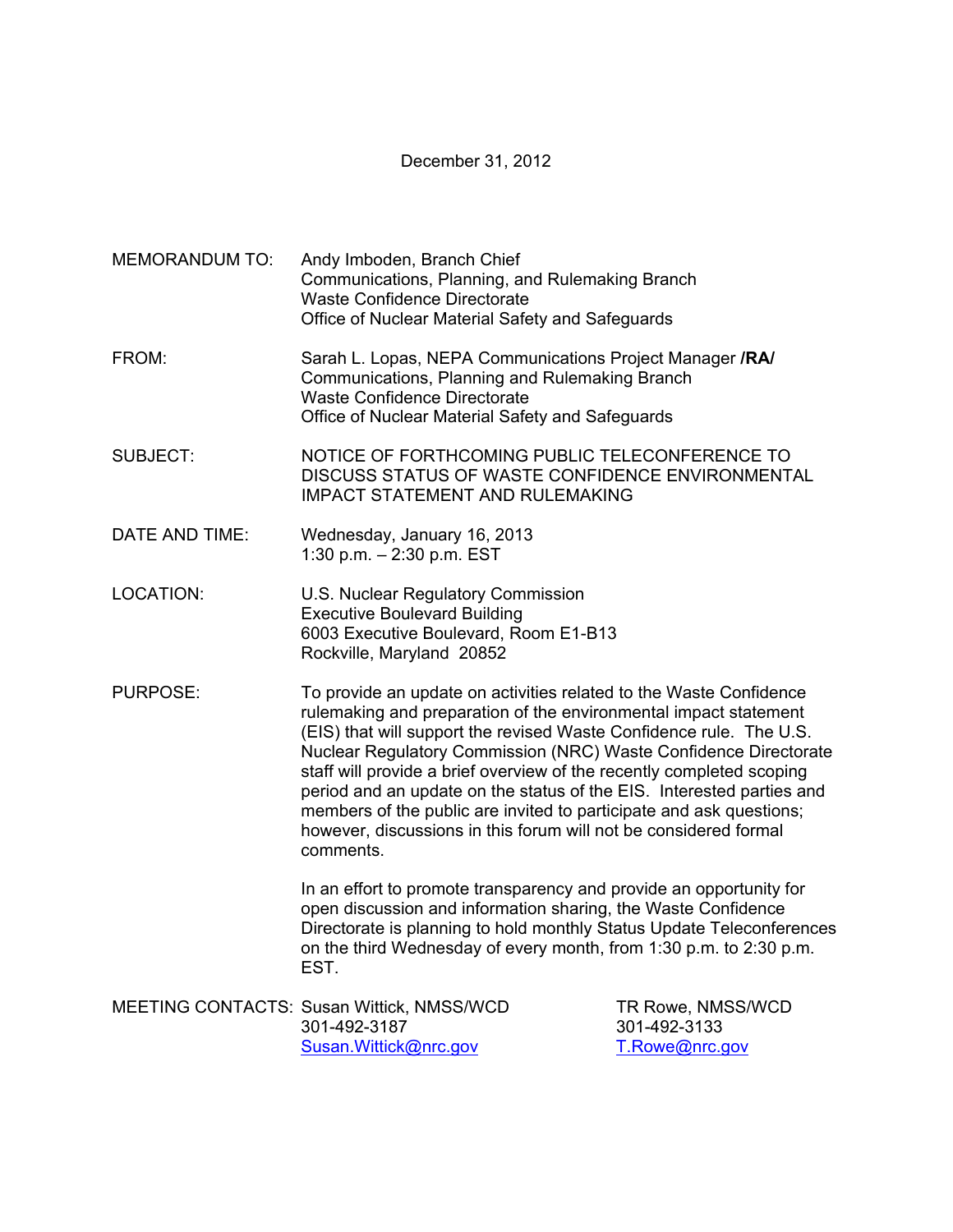| A. Imboden |  |
|------------|--|
|------------|--|

- PURPOSE (continued): Further information on the Waste Confidence rulemaking and EIS is available on the NRC's Waste Confidence web site: http://www.nrc.gov/waste/spent-fuel-storage/wcd.html.
- CATEGORY 3: The monthly Status Update Teleconferences are Category 3 Meetings. The public is invited to participate in these meetings by providing comments and asking questions throughout the teleconferences. The NRC's Policy Statement, "Enhancing Public Participation in NRC Meetings" (67 FR 36920), effective May 28, 2002, applies to these teleconferences. The policy statement may be found on the NRC website, http://www.nrc.gov/reading-rm/doccollections/commission/policy/67fr36920.html.

The NRC provides reasonable accommodation to individuals with disabilities where appropriate. If you need a reasonable accommodation to participate in these teleconferences or need this notice or the transcript or other information from the teleconferences in another format (e.g., Braille, large print, a language other than English) please notify the NRC's meeting contacts. Determinations on requests for reasonable acommodation will be made on a case-by-case basis.

- TELECONFERENCE: Interested members of the public may participate by telephone via a toll-free teleconference line. Prior to the start of the meeting, please dial **1-800-857-2553** and provide the operator with passcode **3682386**.
- PARTICIPANTS: NRC staff, interested stakeholders and members of the public. Participants from the NRC include members of the Office of Nuclear Material Safety and Safeguards (NMSS) and the Office of the General Counsel (OGC).

## NRC Members of the Public via Telephone K. McConnell, Director, NMSS A. Imboden, Branch Chief, NMSS P. Michalak, Branch Chief, NMSS T. Campbell, OGC L. London, OGC

Enclosure: Meeting Agenda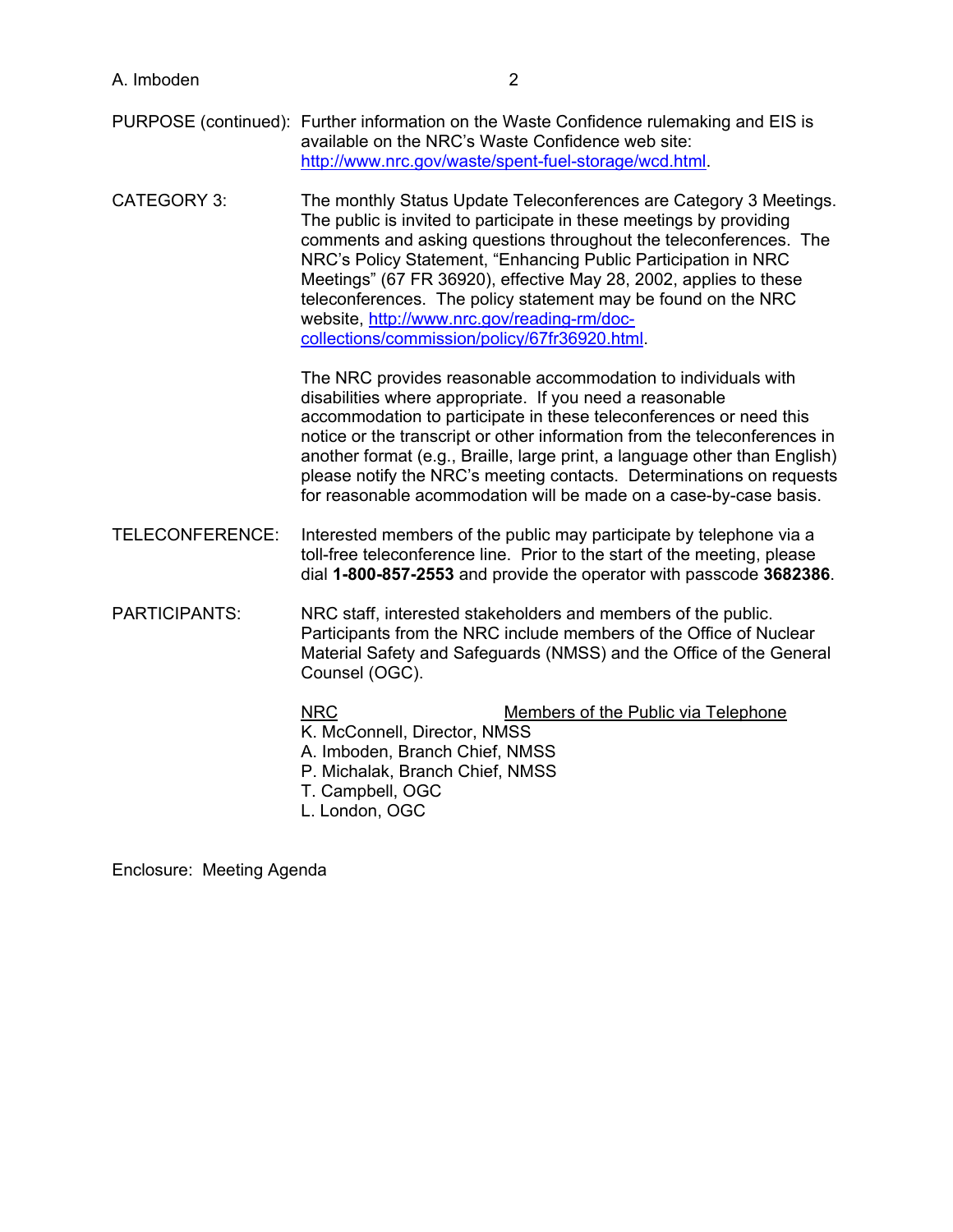| PURPOSE (continued): Further information on the Waste Confidence rulemaking and EIS is |
|----------------------------------------------------------------------------------------|
| available on the NRC's Waste Confidence web site:                                      |
| http://www.nrc.gov/waste/spent-fuel-storage/wcd.html.                                  |

CATEGORY 3: The monthly Status Update Teleconferences are Category 3 Meetings. The public is invited to participate in these meetings by providing comments and asking questions throughout the teleconferences. The NRC's Policy Statement, "Enhancing Public Participation in NRC Meetings" (67 FR 36920), effective May 28, 2002, applies to these teleconferences. The policy statement may be found on the NRC website, http://www.nrc.gov/reading-rm/doccollections/commission/policy/67fr36920.html.

> The NRC provides reasonable accommodation to individuals with disabilities where appropriate. If you need a reasonable accommodation to participate in these teleconferences or need this notice or the transcript or other information from the teleconferences in another format (e.g., Braille, large print, a language other than English) please notify the NRC's meeting contacts. Determinations on requests for reasonable acommodation will be made on a case-by-case basis.

TELECONFERENCE: Interested members of the public may participate by telephone via a toll-free teleconference line. Prior to the start of the meeting, please dial **1-800-857-2553** and provide the operator with passcode **3682386**.

PARTICIPANTS: NRC staff, interested stakeholders and members of the public. Participants from the NRC include members of the Office of Nuclear Material Safety and Safeguards (NMSS) and the Office of the General Counsel (OGC).

| <b>NRC</b>                      | Members of the Public via Telephone |
|---------------------------------|-------------------------------------|
| K. McConnell, Director, NMSS    |                                     |
| A. Imboden, Branch Chief, NMSS  |                                     |
| P. Michalak, Branch Chief, NMSS |                                     |
| T. Campbell, OGC                |                                     |
| L. London, OGC                  |                                     |
|                                 |                                     |

Enclosure: Meeting Agenda

#### **DISTRIBUTION:**

| <b>PUBLIC</b> | <b>PMNS</b>        | <b>RidsOpaMail Resource</b> |         | CHaney    | SMoore |
|---------------|--------------------|-----------------------------|---------|-----------|--------|
| LKokajko      | NMSS/WCD TCampbell |                             | LLondon | EHouseman |        |

#### ADAMS Accession No.: ML12366A201

| <b>OFFICE</b> | NMSS/WCD:PM   | OGC                      | NMSS/WCD:BC |
|---------------|---------------|--------------------------|-------------|
| NAME.         | <b>SLopas</b> | EHouseman <sup>NLO</sup> | Almboden    |
| DATF          | 12/27/12      | 12/31/12                 | 12/31/12    |

**OFFICIAL RECORD COPY**